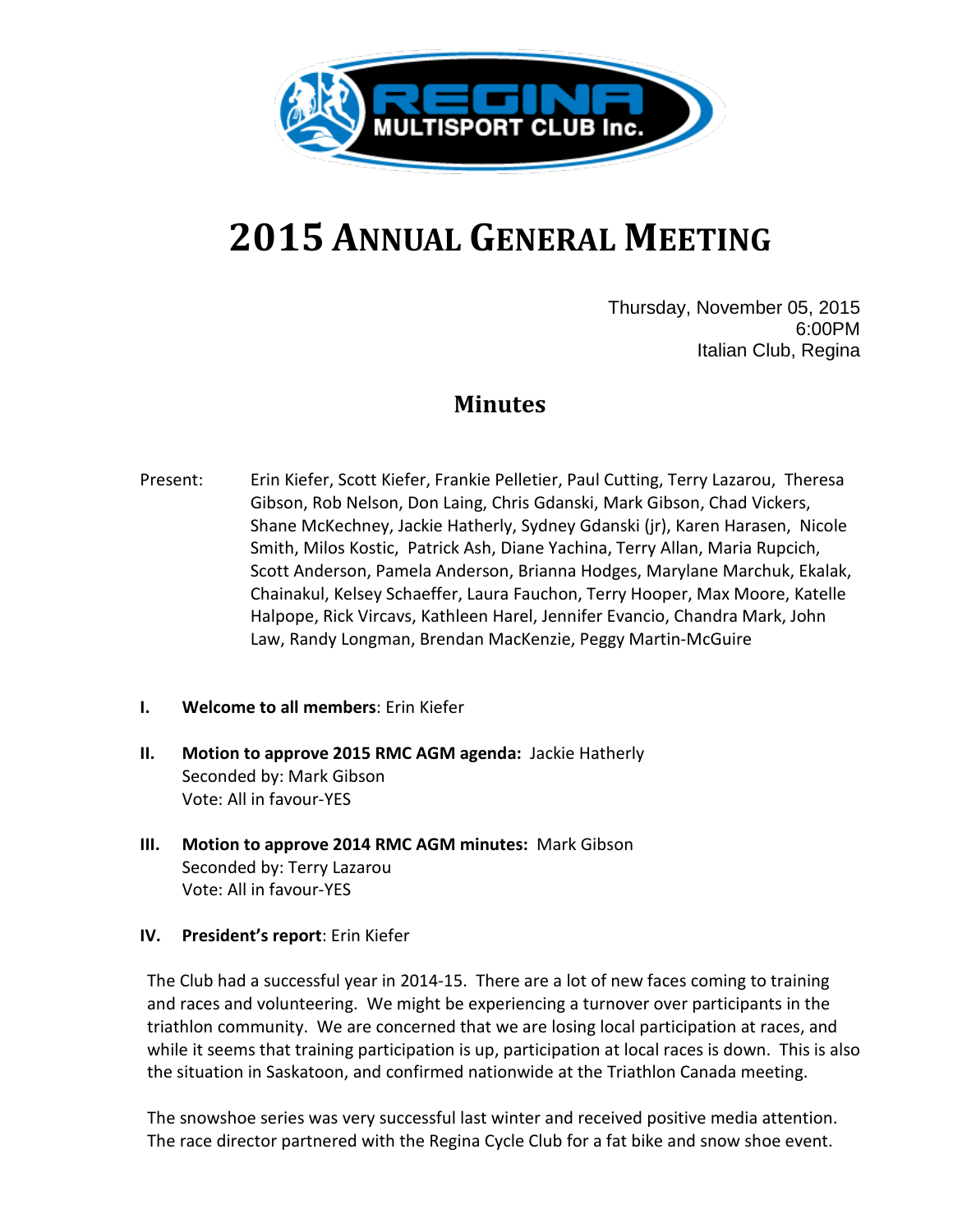The IceBreaker kids and adult races were held on the same day, and later in May, this year. There were some kinks to work out with having the event on one day that will be improved upon next year. The weather was excellent and the race will be held in late May in 2016.

The See Jane Tri/See Dick Tri series lost money this year, which is the first time the See Jane race has not made a profit. This was as a result of lower than usual participants and higher costs for out of province chip timing. See Jane continues to be an excellent event and a great way to attract people to the sport.

The Women's Only race was profitable this year and had about 70 racers. We will continue to try to increase participation at this race.

A new race was introduced at Echo Lake and was also the qualifier to go to World's for the Olympic distance. The race will return in 2016 with hopes of growing.

The Bumpy Bison Offroad race and the Battle at the Butte races did not happen this year as a result of other priorities of the Race Directors.

Obtaining chip timing at a reasonable price is becoming a challenge due to popularity of chip timing and very few vendors.

This year we introduced an RMC session at Level 10 with Brendan MacKenzie that has had high demand and has been well attended. We also completed a few speaker sessions that were interesting and also had fairly good attendance.

We have a new swim coach for Tuesday nights, Dr. Daniel Rutledge is coaching at the Lawson and members are enjoying his sessions.

Youth training is very popular and Terry Hooper has done a tremendous job organizing the team.

The indoor cycling moved to Martin Sports Academy and that space is working out well.

The once very popular Thursday night rides have lost interest. There is some turnout early in the season that trails off by summer. This is likely due to the number of other organized training groups available.

Chris Gdanski has proposed developing an after-work low-cost/no-cost race series for RMC members that we will be exploring next summer.

Booking facility time continues to be a challenge and managing relationships with the City and the University is time consuming. Several Board Members have been engaged with the City through their pool space allocation review. This involves attending meeting during the work day and quite a bit of issue management. Thank you Terry Hooper for taking the lead on this for the club.

We had good communication with Sask Triathlon in the past year and have a very good working relationship with the Exec Director. Erin attended a club president's meeting in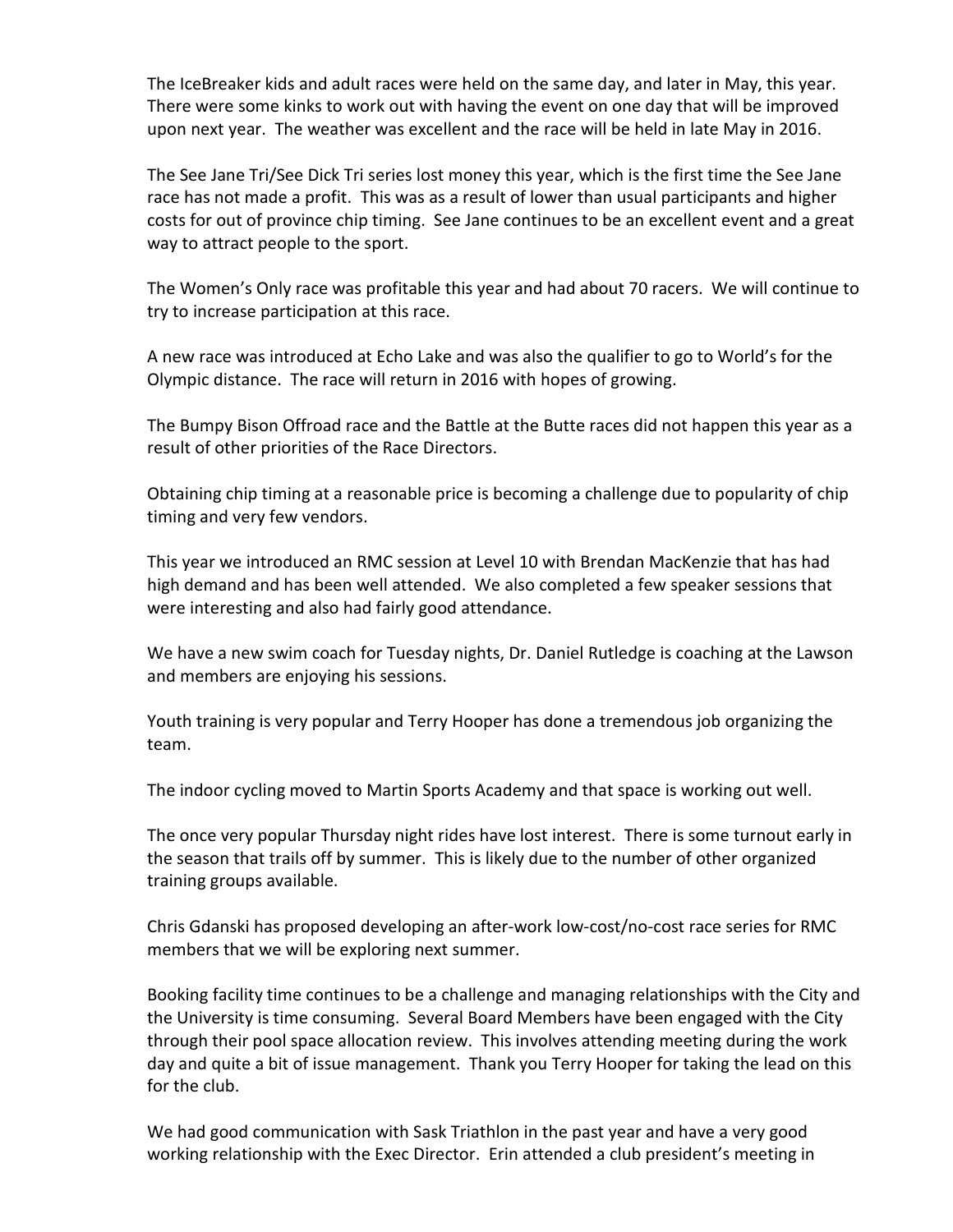Saskatoon in the spring to discuss common issues, and participated in another meeting with fall to discuss aligning race schedules.

We completed a clothing order again this year, but through Champion Systems. The Champion Systems ordering process is easier to manage as no money needs to be collected by a manager and there are not minimum orders to be met.

We were happy to have Dutch Cycle and Western Cycle as season sponsors again this year. We continue to appreciate their contributions to our club. The club reviewed our sponsorship package this year and made a renewed effort to ensure season and race sponsors paid us early in the season.

We also had our new trailer wrapped and we are working on selling the old trailer.

The Board raised membership fees from \$10 to \$15 for the 2015-16 season. The club offers several opportunities to attend no-cost events and \$15 remains a very reasonable membership fee. The club sold 304 adult memberships and approximately 100 youth memberships in 2014-15.

The gear swap held in March was successful.

### **V. Financial report**: Erin Kiefer

RMC had a net profit of \$14,578 in 2014-15. This was primarily due to our races and training throughout the year. The Club is in a healthy financial position with sufficient assets to cover liabilities. The profit we earned over the past year has increased our accumulated surplus.

There was a lot more activity in the Youth Team this year compared to 2013-14. Revenues saw a threefold increase and expenses increased by over two fold.

Races that saw a profit this year include: Echo/Spoke 'n Hot/KOS & Icebreaker/Snow Shoe Series/Bumpy Bison. Races that saw a loss this year include: See Jane & See Dick/Battle at the Butte. Revenue from Splash and Sprint is from a MAP grant related to the 2013-14 race. No race was held in 2014-15.

We accrued a lot more in Accounts Payable in 2014-15 due to the timing of expenses coming in that impact the year – new treasurer and new ED of STAC. The Club has total surplus of \$35,581.

## **Motion to accept the 2015 financial report**: Rob Nelson

Seconded by: Karen Harasen Vote: All in favour-YES

**Motion to forego a full audit of the 2016 financial statement and opt for a review**: Jackie Hatherly Seconded by: Maria Rupcich Vote: All in favour-YES